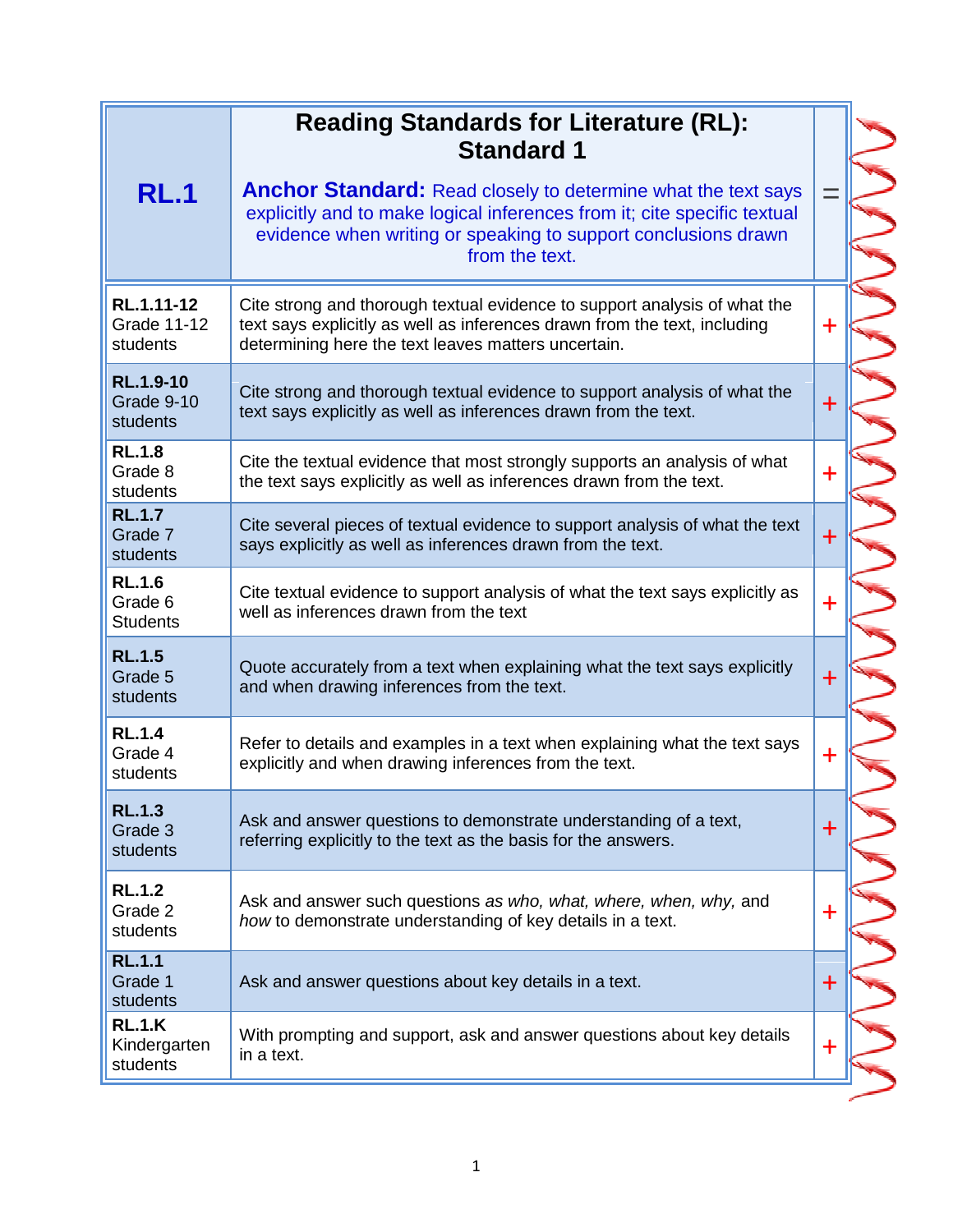| <b>RL.2</b>                                  | <b>Reading Standards for Literature (RL):</b><br><b>Standard 2</b><br><b>Anchor Standard:</b> Determine central ideas or themes of a text<br>and analyze their development; summarize the key supporting<br>details and ideas.                           |                      |
|----------------------------------------------|----------------------------------------------------------------------------------------------------------------------------------------------------------------------------------------------------------------------------------------------------------|----------------------|
| RL.2.11-12<br><b>Grade 11-12</b><br>students | Determine two or more themes or central ideas of a text and analyze their<br>development over the course of the text, including how they interact and<br>build on one another to produce a complex account; provide an objective<br>summary of the text. | $\textcolor{red}{+}$ |
| <b>RL.2.9-10</b><br>Grade 9-10<br>students   | Determine a theme or central idea of a text and analyze in detail its<br>development over the course of the text, including how it emerges and is<br>shaped and refined by specific details; provide an objective summary of<br>the text.                | $\mathbf +$          |
| <b>RL.2.8</b><br>Grade 8<br>students         | Determine a theme or central idea of a text and analyze its development<br>over the course of the text, including its relationship to the characters,<br>setting, and plot; provide an objective summary of the text.                                    | $\ddot{}$            |
| <b>RL.2.7</b><br>Grade 7<br>students         | Determine a theme or central idea of a text and analyze its development<br>over the course of the text; provide an objective summary of the text.                                                                                                        | $\ddagger$           |
| <b>RL.2.6</b><br>Grade 6<br>students         | Determine a theme or central idea of a text and how it is conveyed through<br>particular details; provide a summary of the text distinct from personal<br>opinions or judgments.                                                                         | $\ddot{}$            |
| <b>RL.2.5</b><br>Grade 5<br>students         | Determine a theme of a story, drama, or poem from details in the text,<br>including how characters in a story or drama respond to challenges or how<br>the speaker in a poem reflects upon a topic; summarize the text.                                  | $+$                  |
| <b>RL.2.4</b><br>Grade 4<br>students         | Determine a theme of a story, drama, or poem from details in the text;<br>summarize the text.                                                                                                                                                            |                      |
| <b>RL.2.3</b><br>Grade 3<br>students         | Recount stories, including fables, folktales, and myths from diverse<br>cultures; determine the central message, lesson, or moral and explain how<br>it is conveyed through key details in the text.                                                     | $\ddot{}$            |
| <b>RL.2.2</b><br>Grade 2<br>students         | Recount stories, including fables and folktales from diverse cultures, and<br>determine their central message, lesson, or moral.                                                                                                                         | $\bm{+}$             |
| <b>RL.2.1</b><br>Grade 1<br>students         | Retell stories, including key details, and demonstrate understanding of<br>their central message or lesson.                                                                                                                                              | $\ddag$              |
| <b>RL.2.K</b><br>Kindergarten<br>students    | With prompting and support, retell familiar stories, including key details.                                                                                                                                                                              | $\ddot{}$            |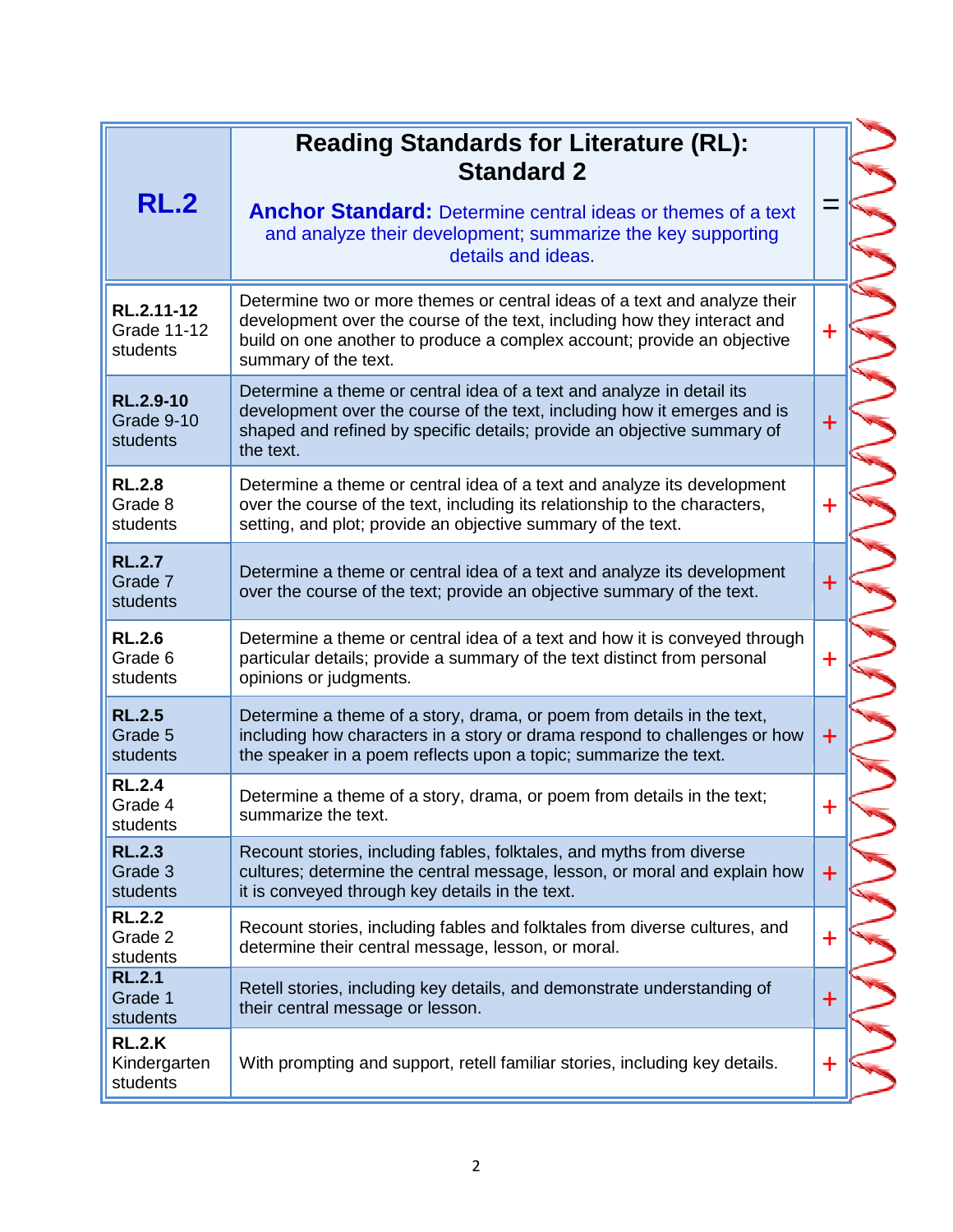| <b>RL.3</b>                                  | <b>Reading Standards for Literature (RL):</b><br><b>Standard 3</b><br><b>Anchor Standard:</b> Analyze how and why individuals, events,<br>and ideas develop and interact over the course of a text.                                    |             |
|----------------------------------------------|----------------------------------------------------------------------------------------------------------------------------------------------------------------------------------------------------------------------------------------|-------------|
| RL.3.11-12<br><b>Grade 11-12</b><br>students | Analyze the impact of the author's choices regarding how to develop and relate<br>elements of a story or drama (e.g., where a story is set, how the action is ordered,<br>how the characters/archetypes are introduced and developed). | $\ddot{}$   |
| RL.3.9-10<br>Grade 9-10<br>students          | Analyze how complex characters (e.g., those with multiple or conflicting<br>motivations) develop over the course of a text, interact with other characters, and<br>advance the plot or develop the theme.                              | $\ddot{}$   |
| <b>RL.3.8</b><br>Grade 8<br>students         | Analyze how particular lines of dialogue or incidents in a story or drama propel<br>the action, reveal aspects of a character, or provoke a decision.                                                                                  | $\mathbf +$ |
| <b>RL.3.7</b><br>Grade 7<br>students         | Analyze how particular elements of a story or drama interact (e.g., how setting<br>shapes the characters or plot).                                                                                                                     | $+$         |
| <b>RL.3.6</b><br>Grade 6<br>students         | Describe how a particular story's or drama's plot unfolds in a series of episodes<br>as well as how the characters respond or change as the plot moves toward a<br>resolution.                                                         | $\ddot{}$   |
| <b>RL.3.5</b><br>Grade 5<br>students         | Compare and contrast two or more characters, settings, or events in a<br>story or drama, drawing on specific details in the text (e.g., how characters<br>interact).                                                                   | $\bm{+}$    |
| <b>RL.3.4</b><br>Grade 4<br>students         | Describe in depth a character, setting, or event in a story or drama,<br>drawing on specific details in the text (e.g., a character's thoughts, words,<br>or actions).                                                                 | $\mathbf +$ |
| <b>RL.3.3</b><br>Grade 3<br>students         | Describe characters in a story (e.g., their traits, motivations, or feelings)<br>and explain how their actions contribute to the sequence of events.                                                                                   | $\mathbf +$ |
| <b>RL.3.2</b><br>Grade 2<br>students         | Describe how characters in a story respond to major events and challenges.                                                                                                                                                             | $\mathbf +$ |
| <b>RL.3.1</b><br>Grade 1<br>students         | Describe characters, settings, and major events in a story, using key details.                                                                                                                                                         | $\mathbf +$ |
| <b>RL.3.K</b><br>Kindergarten<br>students    | With prompting and support, identify characters, settings, and major events in a<br>story.                                                                                                                                             | $\mathbf +$ |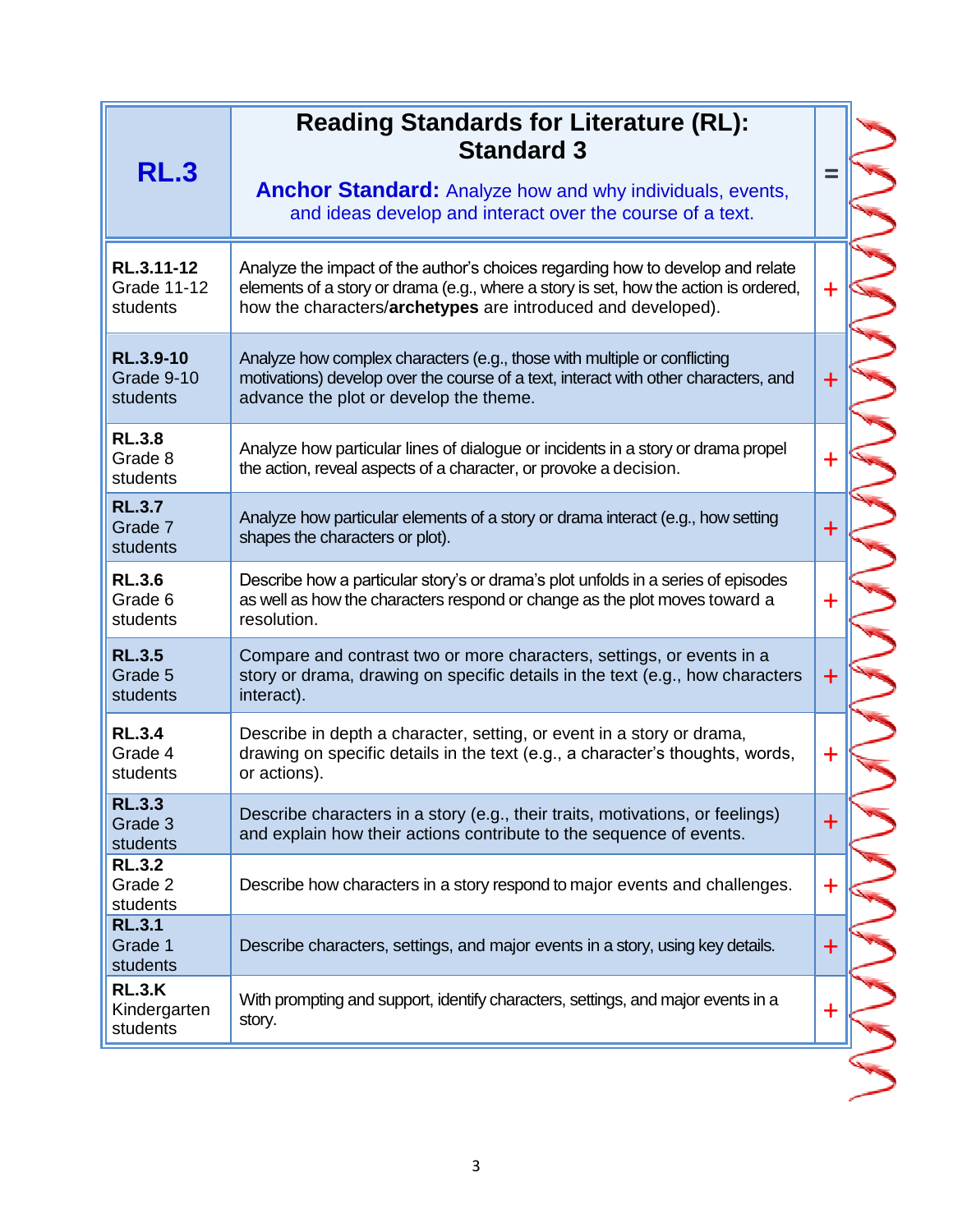| <b>RL.4</b>                                | <b>Reading Standards for Literature (RL):</b><br><b>Standard 4</b><br><b>Anchor Standard:</b> Interpret words and phrases as they are used<br>in a text, including determining technical, connotative, and figurative<br>meanings, and analyze how specific word choices shape meaning<br>or tone.                                                                                                                                   | Ξ           |
|--------------------------------------------|--------------------------------------------------------------------------------------------------------------------------------------------------------------------------------------------------------------------------------------------------------------------------------------------------------------------------------------------------------------------------------------------------------------------------------------|-------------|
| RL.4.11-12<br>Grade 11-12<br>students      | Determine the meaning of words and phrases as they are used in the text,<br>including figurative and connotative meanings; analyze the impact of specific word<br>choices on meaning and tone, including words with multiple meanings or<br>language that is particularly fresh, engaging, or beautiful. (Include Shakespeare<br>as well as other authors.) (See grade 11/12 Language standards 4-6 for<br>additional expectations.) | $\ddag$     |
| <b>RL.4.9-10</b><br>Grade 9-10<br>students | Determine the meaning of words and phrases as they are used in the text,<br>including figurative and connotative meanings; analyze the cumulative impact of<br>specific word choices on meaning and tone (e.g., how the language evokes a<br>sense of time and place; how it sets a formal or informal tone). (See grade 9/10<br>Language standards 4-6 for additional expectations.)                                                | $\pm$       |
| <b>RL.4.8</b><br>Grade 8<br>students       | Determine the meaning of words and phrases as they are used in a text, including<br>figurative and connotative meanings; analyze the impact of specific word choices<br>on meaning and tone, including analogies or allusions to other texts. (See grade 8<br>Language standards 4-6 for additional expectations.)                                                                                                                   | ┿           |
| R.4.7<br>Grade 7<br>students               | Determine the meaning of words and phrases as they are used in a text, including<br>figurative and connotative meanings; analyze the impact of rhymes and other<br>repetitions of sounds (e.g., alliteration) on a specific verse or stanza of a poem or<br>section of a story or drama. (See grade 7 Language standards 4-6 for<br>additional expectations.)                                                                        | $\div$      |
| <b>RL.4.6</b><br>Grade 6<br>students       | Determine the meaning of words and phrases as they are used in a text, including<br>figurative and connotative meanings; analyze the impact of a specific word choice<br>on meaning and tone. (See grade 6 Language standards 4-6 for additional<br>expectations.)                                                                                                                                                                   | $\mathbf +$ |
| <b>RL.4.5</b><br>Grade 5<br>students       | Determine the meaning of words and phrases as they are used in a text, including<br>figurative language such as metaphors and similes. (See grade 5 Language<br>standards 4-6 for additional expectations.)                                                                                                                                                                                                                          | $\ddag$     |
| <b>RL.4.4</b><br>Grade 4<br>students       | Determine the meaning of words and phrases as they are used in a text, including<br>those that allude to significant characters found in mythology (e.g., Herculean).<br>(See grade 4 Language standards 4-6 for additional expectations.)                                                                                                                                                                                           | ╋           |
| <b>RL.4.3</b><br>Grade 3<br>students       | Determine the meaning of words and phrases as they are used in a text,<br>distinguishing literal from nonliteral language. (See grade 3 Language standards<br>4-6 for additional expectations.)                                                                                                                                                                                                                                      | $\ddag$     |
| <b>RL.4.2</b><br>Grade 2<br>students       | Describe how words and phrases (e.g., regular beats, alliteration, rhymes,<br>repeated lines) supply rhythm and meaning in a story, poem, or song. (See grade<br>2 Language standards 4-6 on for additional expectations.)                                                                                                                                                                                                           | ╉           |
| <b>RL.4.1</b><br>Grade 1<br>students       | Identify words and phrases in stories or poems that suggest feelings or appeal to<br>the senses. (See grade 1 Language standards 4-6 for additional<br>expectations.)                                                                                                                                                                                                                                                                | $\pm$       |
| RL.4.K<br>Kindergarten<br>students         | Ask and answer questions about unknown words in a text. (See grade K<br>Language standards 4-6 for additional expectations.)                                                                                                                                                                                                                                                                                                         | $\mathbf +$ |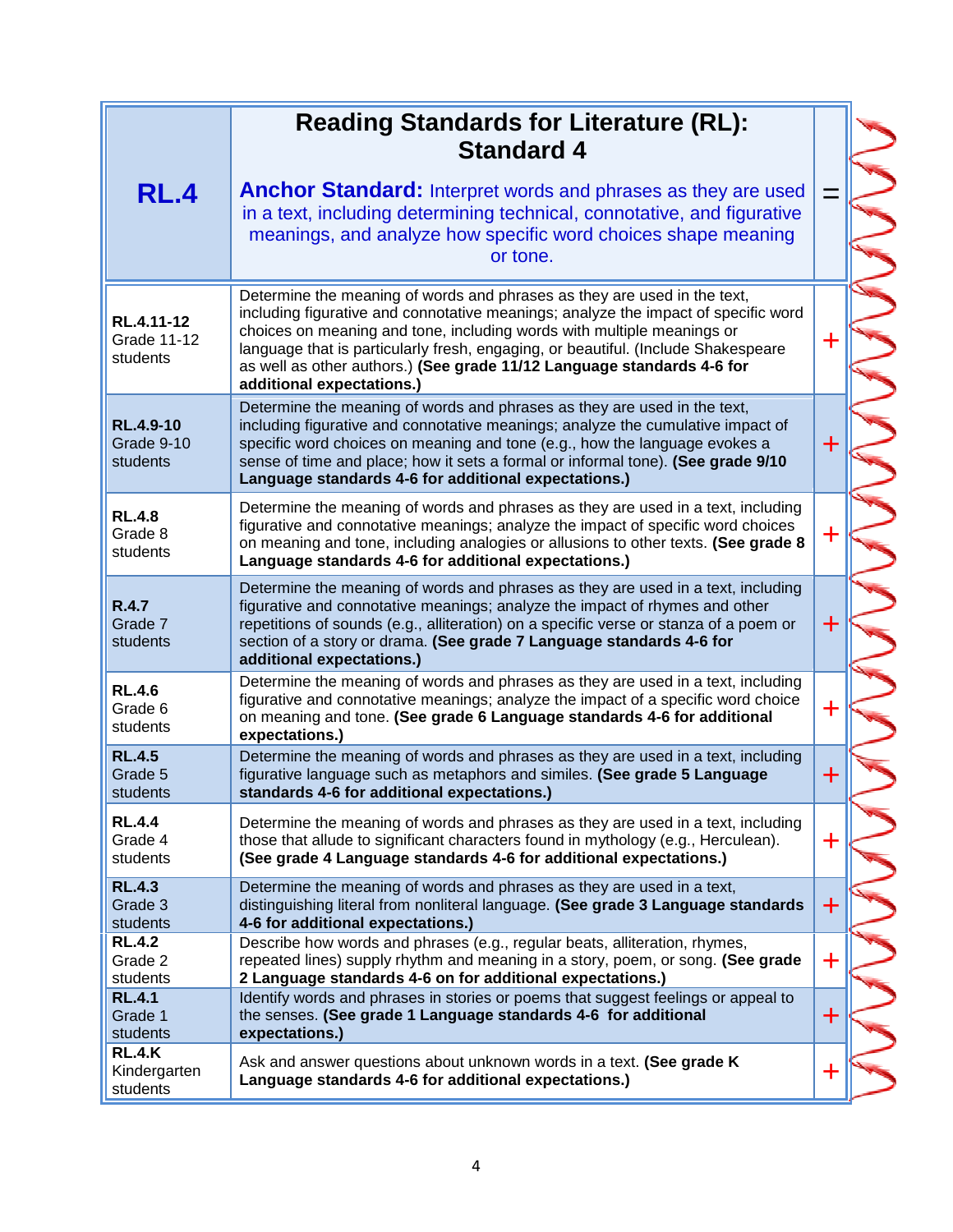| <b>RL.5</b>                                  | <b>Reading Standards for Literature (RL):</b><br><b>Standard 5</b><br><b>Anchor Standard:</b> Analyze the structure of texts, including how<br>specific sentences, paragraphs, and portions of the text (e.g., a<br>section, chapter, scene, or stanza) relate to each other the whole.  |             |  |
|----------------------------------------------|------------------------------------------------------------------------------------------------------------------------------------------------------------------------------------------------------------------------------------------------------------------------------------------|-------------|--|
| RL.5.11-12<br><b>Grade 11-12</b><br>students | Analyze how an author's choices concerning how to structure specific<br>parts of a text (e.g., the choice of where to begin or end a story, the choice<br>to provide a comedic or tragic resolution) contribute to its overall structure<br>and meaning as well as its aesthetic impact. | ╈           |  |
| <b>RL.5.9-10</b><br>Grade 9-10<br>students   | Analyze how an author's choices concerning how to structure a text, order<br>events within it (e.g., parallel plots), and manipulate time (e.g., pacing,<br>flashbacks) create such effects as mystery, tension, or surprise.                                                            | $\div$      |  |
| <b>RL.5.8</b><br>Grade 8<br>students         | Compare and contrast the structure of two or more texts and analyze how<br>the differing structure of each text contributes to its meaning and style.                                                                                                                                    | $\div$      |  |
| <b>RL.5.7</b><br>Grade 7<br>students         | Analyze how a drama's or poem's form or structure (e.g., soliloquy,<br>sonnet) contributes to its meaning.                                                                                                                                                                               | $\ddot{}$   |  |
| <b>RL.5.6</b><br>Grade 6<br>students         | Analyze how a particular sentence, chapter, scene, or stanza fits into the<br>overall structure of a text and contributes to the development of the theme,<br>setting, or plot.                                                                                                          | $\div$      |  |
| <b>RL.5.5</b><br>Grade 5<br>students         | Explain how a series of chapters, scenes, or stanzas fits together to<br>provide the overall structure of a particular story, drama, or poem.                                                                                                                                            | $\ddot{}$   |  |
| <b>RL.5.4</b><br>Grade 4<br>students         | Explain major differences between poems, drama, and prose, and refer to<br>the structural elements of poems (e.g., verse, rhythm, meter) and drama<br>(e.g., casts of characters, settings, descriptions, dialogue, stage<br>directions) when writing or speaking about a text.          | ╋           |  |
| <b>RL.5.3</b><br>Grade 3<br>students         | Refer to parts of stories, dramas, and poems when writing or speaking<br>about a text, using terms such as chapter, scene, and stanza; describe<br>how each successive part builds on earlier sections.                                                                                  | ╋           |  |
| <b>RL.5.2</b><br>Grade 2<br>students         | Describe the overall structure of a story, including describing how the<br>beginning introduces the story and the ending concludes the action.                                                                                                                                           | ╋           |  |
| <b>RL.5.1</b><br>Grade 1<br>students         | Explain major differences between books that tell stories and books that<br>give information, drawing on a wide reading of a range of text types.                                                                                                                                        | ╋           |  |
| <b>RL.5.K</b><br>Kindergarten<br>students    | Recognize common types of texts (e.g., storybooks, poems, fantasy,<br>realistic text).                                                                                                                                                                                                   | $\mathbf +$ |  |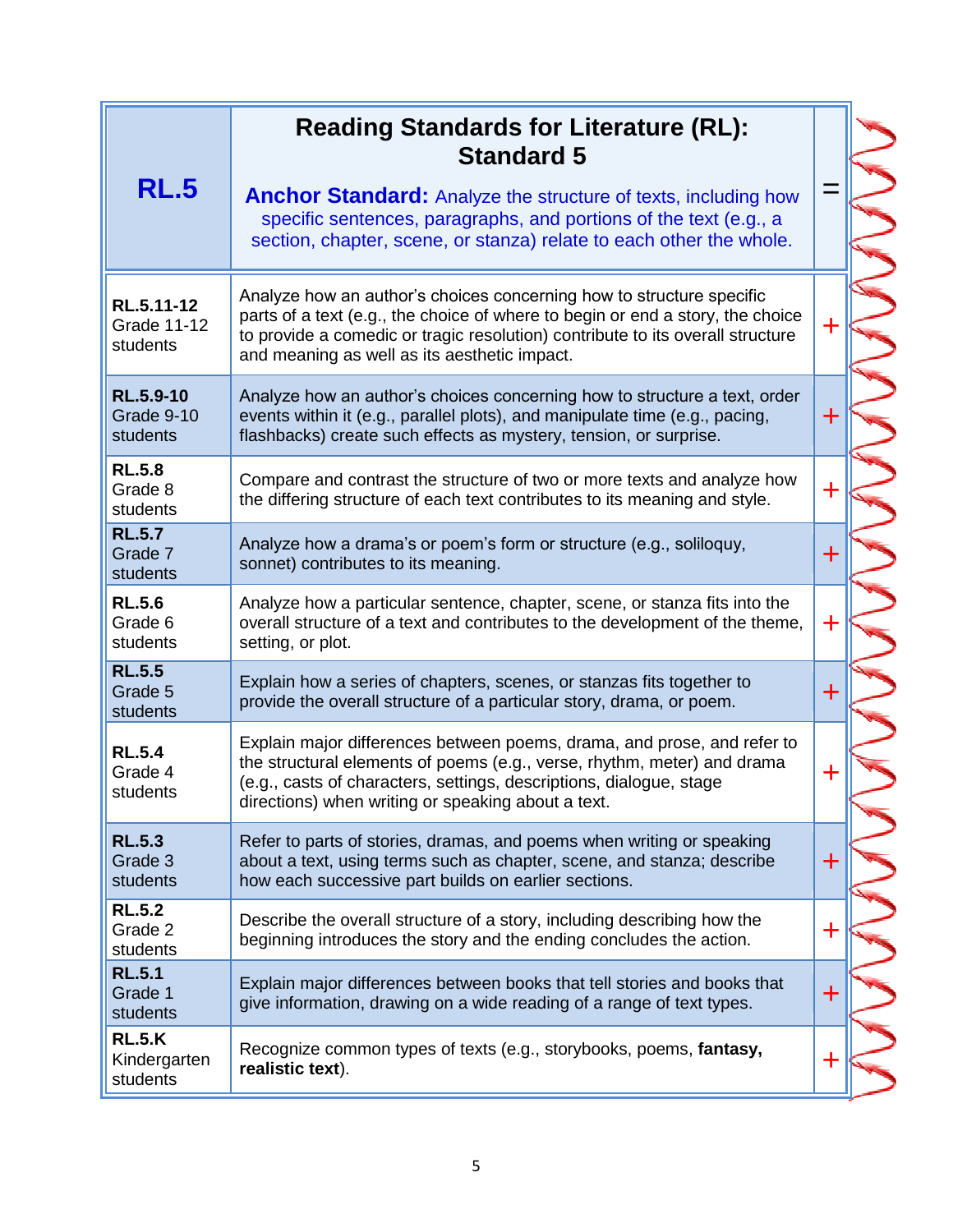| <b>RL.6</b>                                  | <b>Reading Standards for Literature (RL):</b><br><b>Standard 6</b><br><b>Anchor Standard:</b> Assess how point of view or purpose shapes<br>the content and style of a text.                 |             |
|----------------------------------------------|----------------------------------------------------------------------------------------------------------------------------------------------------------------------------------------------|-------------|
| RL.6.11-12<br><b>Grade 11-12</b><br>students | Analyze a case in which grasping point of view requires distinguishing what is<br>directly stated in a text from what is really meant (e.g., satire, sarcasm, irony, or<br>understatement).  | $\ddot{}$   |
| <b>RL.6.9-10</b><br>Grade 9-10<br>students   | Analyze a particular point of view or cultural experience reflected in a work of<br>literature from outside the United States, drawing on a wide reading of<br>world literature.             | $\mathbf +$ |
| <b>RL.6.8</b><br>Grade 8<br>students         | Analyze how differences in the points of view of the characters and the<br>audience or reader (e.g., created through the use of dramatic irony) create<br>such effects as suspense or humor. | $\mathbf +$ |
| <b>RL.6.7</b><br>Grade 7<br>students         | Analyze how an author develops and contrasts the points of view of different<br>characters or narrators in a text.                                                                           | $\pm$       |
| <b>RL.6.6</b><br>Grade 6<br>students         | Explain how an author develops the point of view of the narrator or speaker in a<br>text.                                                                                                    | $\mathbf +$ |
| <b>RL.6.5</b><br>Grade 5<br>students         | Describe how a narrator's or speaker's point of view influences how<br>events are described.                                                                                                 | $\pm$       |
| <b>RL.6.4</b><br>Grade 4<br>students         | Compare and contrast the point of view from which different stories are<br>narrated, including the difference between first- and third-person<br>narrations.                                 | $\mathbf +$ |
| <b>RL.6.3</b><br>Grade 3<br>students         | Distinguish their own point of view from that of the narrator or those of the<br>characters.                                                                                                 | $\pm$       |
| <b>RL.6.2</b><br>Grade 2<br>students         | Acknowledge differences in the points of view of characters, including by<br>speaking in a different voice for each character when reading dialogue<br>aloud.                                | $\mathbf +$ |
| <b>RL.6.1</b><br>Grade 1<br>students         | Identify who is telling the story at various points in text.                                                                                                                                 | $\mathbf +$ |
| <b>RL.6.K</b><br>Kindergarten<br>students    | With prompting and support, name the author and illustrator of a story and define<br>the role of each in telling the story.                                                                  | $\ddag$     |

こうこうこうこうこう こうこうこう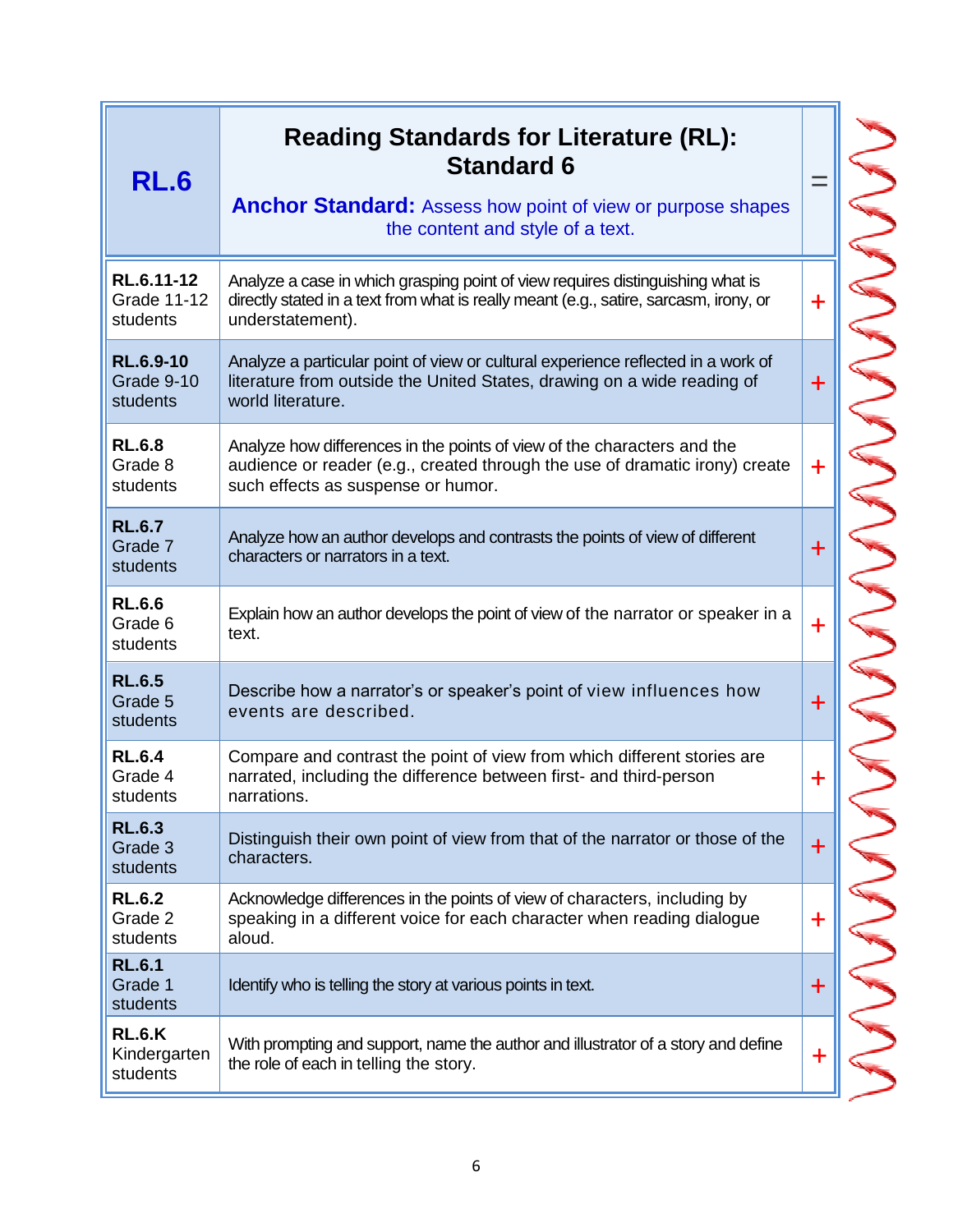| RL.7                                         | <b>Reading Standards for Literature (RL):</b><br><b>Standard 7</b><br><b>Anchor Standard:</b> Integrate and evaluate content presented in<br>diverse media and formats, including visually and quantitatively, as<br>well as in words. |             |
|----------------------------------------------|----------------------------------------------------------------------------------------------------------------------------------------------------------------------------------------------------------------------------------------|-------------|
| RL.7.11-12<br><b>Grade 11-12</b><br>students | Integrate and evaluate multiple sources of information presented in<br>different media or formats (e.g., visually, quantitatively) as well as in words<br>in order to address a question or solve a problem.                           | $\ddag$     |
| <b>RL.7.9-10</b><br>Grade 9-10<br>students   | Analyze various accounts of a subject told in different mediums (e.g., a<br>person's life story in both print and multimedia), determining which details<br>are emphasized in each account.                                            | $\ddot{}$   |
| <b>RL.7.8</b><br>Grade 8<br>students         | Evaluate the advantages and disadvantages of using different mediums<br>(e.g., print or digital text, video, multimedia) to present a particular topic or<br>idea.                                                                     | $\mathbf +$ |
| <b>RL.7.7</b><br>Grade 7<br>students         | Compare and contrast a text to an audio, video, or multimedia version of<br>the text, analyzing each medium's portrayal of the subject (e.g., how the<br>delivery of a speech affects the impact of the words).                        | $\ddot{}$   |
| <b>RL.7.6</b><br>Grade 6<br>students         | Integrate information presented in different media or formats (e.g., visually,<br>quantitatively) as well as in words to develop a coherent understanding of<br>a topic or issue.                                                      | $\ddot{}$   |
| <b>RL.7.5</b><br>Grade 5<br>students         | Analyze how visual and multimedia elements contribute to the meaning,<br>tone, or beauty of a text (e.g., graphic novel, multimedia presentation of<br>fiction, folktale, myth, poem).                                                 | $\ddot{}$   |
| <b>RL.7.4</b><br>Grade 4<br>students         | Make connections between the text of a story or drama and a visual or<br>oral presentation of the text, identifying where each version reflects<br>specific descriptions and directions in the text.                                   |             |
| <b>RL.7.3</b><br>Grade 3<br>students         | Explain how specific aspects of a text's illustrations contribute to what is<br>conveyed by the words in a story (e.g., create mood, emphasize aspects<br>of a character or setting).                                                  | $\bm{+}$    |
| <b>RL.7.2</b><br>Grade 2<br>students         | Use information gained from the illustrations and words in a print or digital<br>text to demonstrate understanding of its characters, setting, or plot.                                                                                | $\ddag$     |
| <b>RL.7.1</b><br>Grade 1<br>students         | Use illustrations and details in a story to describe its characters, setting, or<br>events.                                                                                                                                            | $\bm{+}$    |
| <b>RL.7.K</b><br>Kindergarten<br>students    | With prompting and support, describe the relationship between illustrations<br>and the story in which they appear (e.g., what moment in a story an<br>illustration depicts).                                                           | $\mathbf +$ |

⋗ ⋗ ⋗  $\mathbf{\mathcal{E}}$ ⋗  $\mathbf{z}$  $\overline{\phantom{0}}$ 5  $\mathbf{C}$ ⋗  $\overline{\phantom{1}}$ ⋗ ⋝  $\mathbf{C}$ ⋗ ⋗  $\overline{\phantom{0}}$  $\blacktriangleright$  $\blacktriangleright$  $\mathsf{S}$ ⋝ 5 5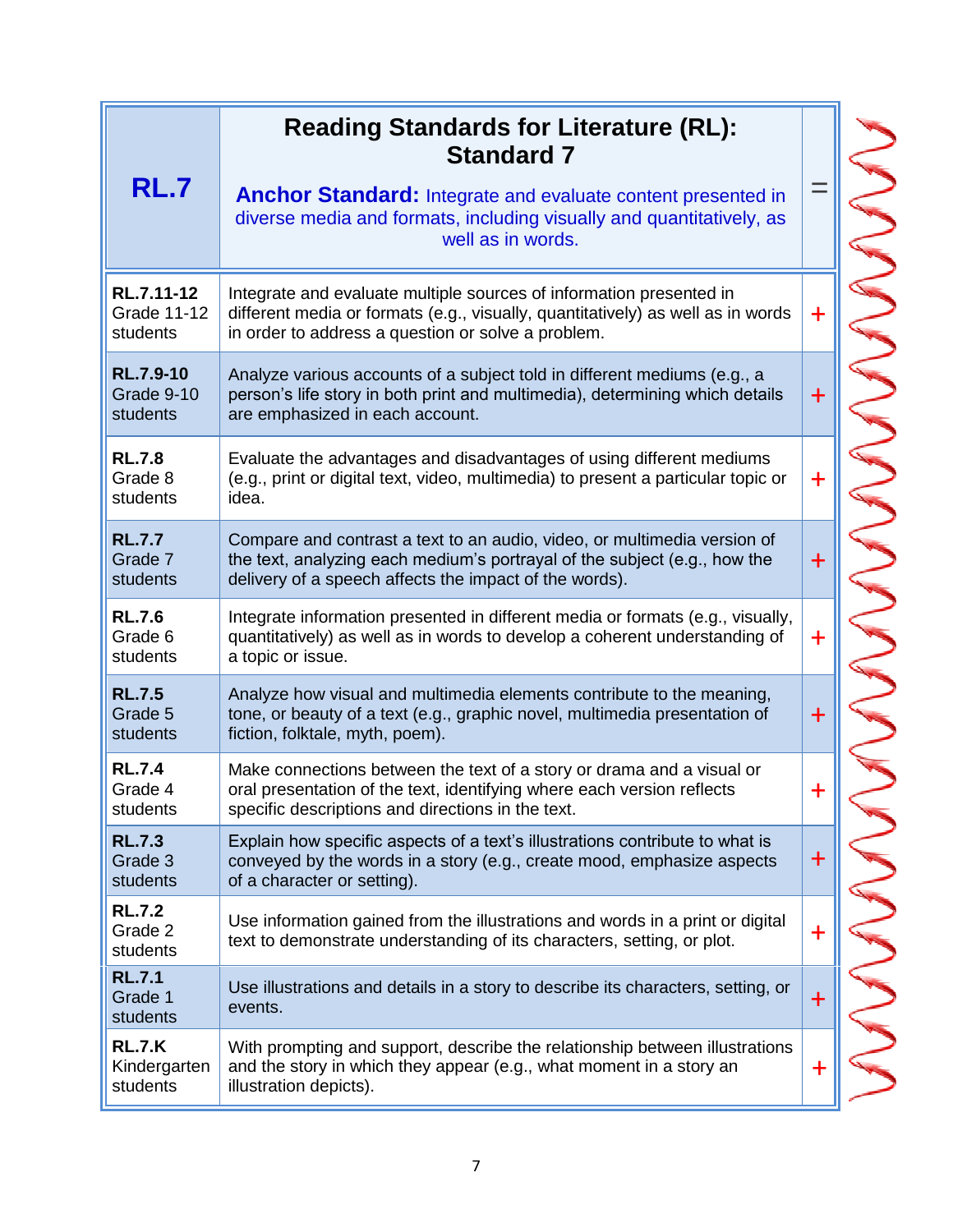| <b>RL.8</b>                                  | <b>Reading Standards for Literature (RL):</b><br><b>Standard 8</b><br><b>Anchor Standard:</b> Delineate and evaluate the argument and<br>specific claims in a text, including the validity of the reasoning as<br>well as the relevance and sufficiency of the evidence. | ═ |  |
|----------------------------------------------|--------------------------------------------------------------------------------------------------------------------------------------------------------------------------------------------------------------------------------------------------------------------------|---|--|
| RL.8.11-12<br><b>Grade 11-12</b><br>students | (Not applicable to literature)                                                                                                                                                                                                                                           | ╋ |  |
| <b>RL.8.9-10</b><br>Grade 9-10<br>students   | (Not applicable to literature)                                                                                                                                                                                                                                           | ╋ |  |
| <b>RL.8.8</b><br>Grade 8<br>students         | (Not applicable to literature)                                                                                                                                                                                                                                           | ┿ |  |
| <b>RL.8.7</b><br>Grade 7<br>students         | (Not applicable to literature)                                                                                                                                                                                                                                           | ╋ |  |
| <b>RL.8.6</b><br>Grade 6<br>students         | (Not applicable to literature)                                                                                                                                                                                                                                           | ╋ |  |
| <b>RL.8.5</b><br>Grade 5<br>students         | (Not applicable to literature)                                                                                                                                                                                                                                           | ╈ |  |
| <b>RL.8.4</b><br>Grade 4<br>students         | (Not applicable to literature)                                                                                                                                                                                                                                           | ╋ |  |
| <b>RL.8.3</b><br>Grade 3<br>students         | (Not applicable to literature)                                                                                                                                                                                                                                           | ╋ |  |
| <b>RL.8.2</b><br>Grade 2<br>students         | (Not applicable to literature)                                                                                                                                                                                                                                           | ╋ |  |
| <b>RL.8.1</b><br>Grade 1<br>students         | (Not applicable to literature)                                                                                                                                                                                                                                           | ╈ |  |
| <b>RL.8.K</b><br>Kindergarten<br>students    | (Not applicable to literature)                                                                                                                                                                                                                                           | ╈ |  |
|                                              |                                                                                                                                                                                                                                                                          |   |  |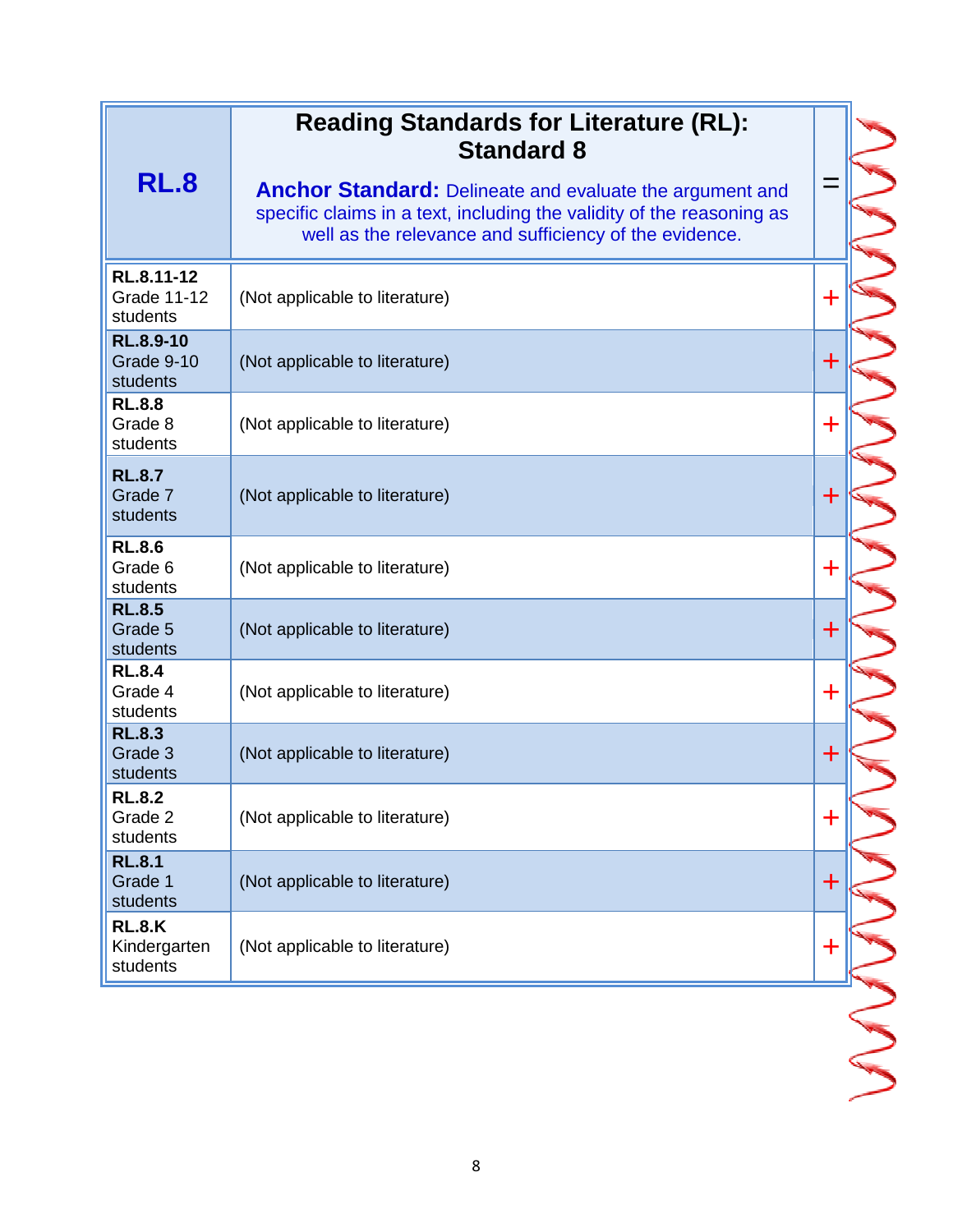| <b>RL.9</b>                                  | <b>Reading Standards for Literature (RL):</b><br><b>Standard 9</b><br><b>Anchor Standard:</b> Analyze how two or more texts address<br>similar themes or topics in order to build knowledge or to compare<br>the approaches the authors take. | $\equiv$    |  |
|----------------------------------------------|-----------------------------------------------------------------------------------------------------------------------------------------------------------------------------------------------------------------------------------------------|-------------|--|
| RL.9.11-12<br><b>Grade 11-12</b><br>students | Demonstrate knowledge of eighteenth-, nineteenth- and early-twentieth-<br>century foundational works of American literature, including how two or<br>more texts from the same period treat similar themes or topics.                          | $\div$      |  |
| <b>RL.9.9-10</b><br>Grade 9-10<br>students   | Analyze how an author draws on and transforms source material in a<br>specific work (e.g., how Shakespeare treats a theme or topic from Ovid or<br>the Bible or how a later author draws on a play by Shakespeare).                           | $\div$      |  |
| <b>RL.9.8</b><br>Grade 8<br>students         | Analyze how a modern work of fiction draws on themes, patterns of<br>events, or character types from myths, traditional stories, or religious<br>works such as the Bible, including describing how the material is rendered<br>new.           | $\ddot{}$   |  |
| <b>RL.9.7</b><br>Grade 7<br>students         | Compare and contrast a fictional portrayal of a time, place, or character<br>and a historical account of the same period as a means of understanding<br>how authors of fiction use or alter history.                                          | $\ddag$     |  |
| <b>RL.9.6</b><br>Grade 6<br>students         | Compare and contrast texts in different forms or genres (e.g., stories and<br>poems; historical novels and fantasy stories) in terms of their approaches<br>to similar themes and topics.                                                     | ╉           |  |
| <b>RL.9.5</b><br>Grade 5<br>students         | Compare and contrast stories in the same genre (e.g., mysteries and<br>adventure stories) on their approaches to similar themes and topics.                                                                                                   | $\div$      |  |
| <b>RL.9.4</b><br>Grade 4<br>students         | Compare and contrast the treatment of similar themes and topics (e.g.,<br>opposition of good and evil) and patterns of events (e.g., the quest) in<br>stories, myths, and traditional literature from different cultures.                     | $\mathbf +$ |  |
| <b>RL.9.3</b><br>Grade 3<br>students         | Compare and contrast the themes, settings, and plots of stories written by<br>the same author about the same or similar characters (e.g., in books from<br>a series).                                                                         | $\pm$       |  |
| <b>RL.9.2</b><br>Grade 2<br>students         | Compare and contrast two or more versions of the same story (e.g.,<br>Cinderella stories) by different authors or from different cultures.                                                                                                    | ╈           |  |
| <b>RL.9.1</b><br>Grade 1<br>students         | Compare and contrast the adventures and experiences of characters in<br>stories.                                                                                                                                                              | $\ddag$     |  |
| <b>RL.9.K</b><br>Kindergarten<br>students    | With prompting and support, compare and contrast the adventures and<br>experiences of characters in familiar stories.                                                                                                                         | $\mathbf +$ |  |